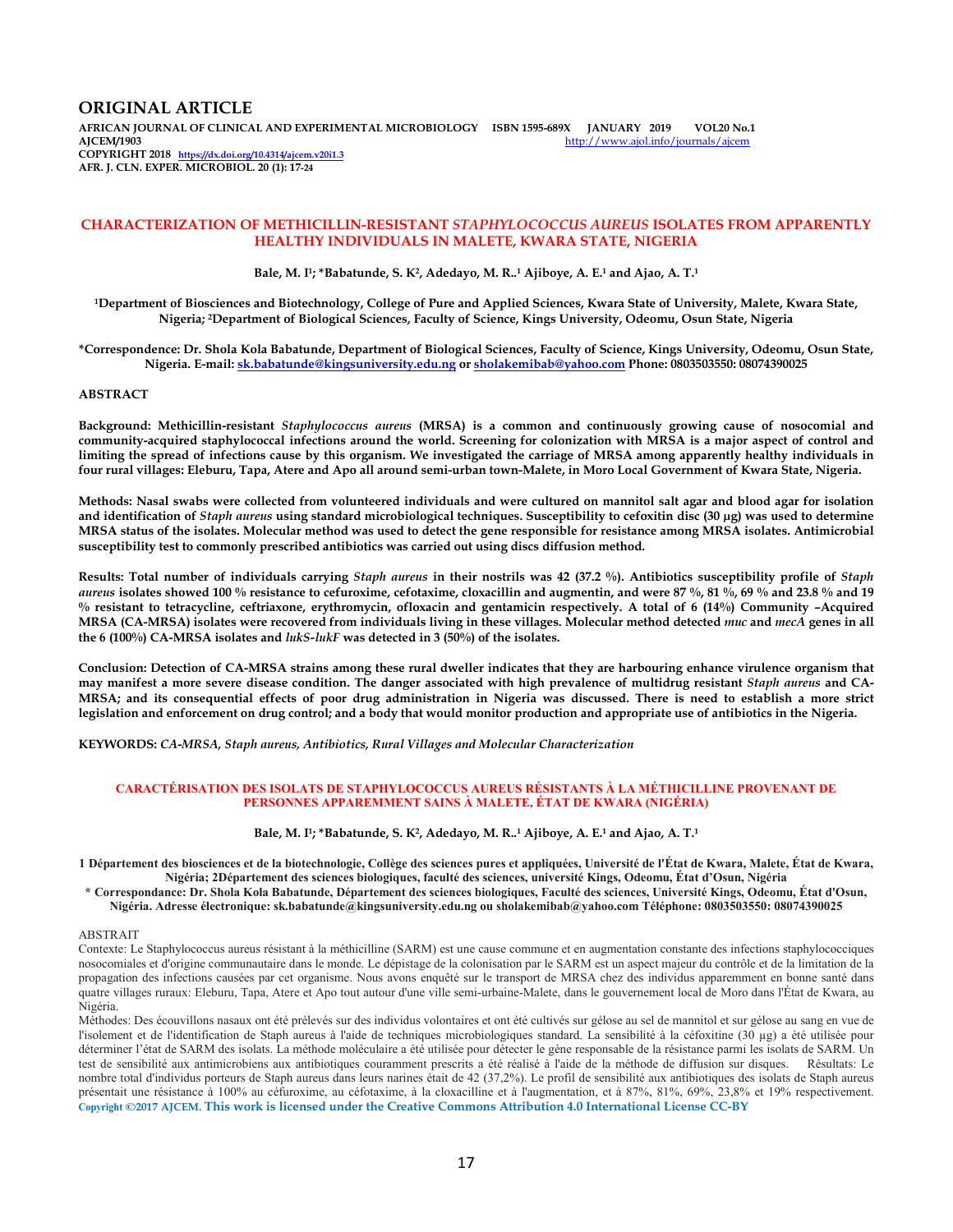Au total, 6 isolats (14%) de SARM acquis dans la communauté (CA-SARM) ont été retrouvés chez des individus vivant dans ces villages. La méthode moléculaire a détecté les gènes muc et mecA dans les 6 isolats (100%) de CA-MRSA et a détecté le lukS-lukF dans 3 (50%) des isolats. Conclusion: La détection de souches de SARM-CA chez ces habitants des zones rurales indique qu'elles hébergent un organisme de virulence qui pourrait se manifester par une maladie maladie entre plus plus grave. Le danger associé à la prévalence élevée de Staph aureus multirésistante et de CA-MRSA; et ses effets consécutifs à une mauvaise administration du

médicament au Nigéria ont été discutés. Il est nécessaire de mettre en place une législation et une application plus strictes en matière de contrôle des drogues; et un organisme chargé de surveiller la production et l'utilisation appropriée des antibiotiques au Nigéria

**MOTS-CLÉS: SARMAC**, Staph aureus, antibiotiques, villages ruraux et caractérisation moléculaire

## **INTRODUCTION**

Methicillin-resistance *Staph aureus* (MRSA) refers to isolates of *Staph aureus* that are resistant to antibiotics with Blactam ring such as penicillins, cephalosporins and their derivatives from healthy individuals or patients. *Staph aureus* is an opportunistic pathogen that asymptomatically colonizing the nostrils, skin, glands and mucous membrane of both human and animal. It possesses a wide range of virulent factors and are responsible for a wide range of infections such as rashes, endovascular infections, inflammations of bones and the meninges, pneumonia, skin soft tissue infection (SSTIs), septic arthritis, endocarditis, sepsis, bloodstream infection and osteomyelitis [1], [2].

The first recorded emergence of methicillin resistance was in England in 1961 two years after introduction of methicillin [3]. MRSA organisms are also found to be resistant to other methicillin related antibiotics such as oxacillin, amoxicillin and penicillin. These organisms also acquire resistance to other groups of antibiotics that include clindamycin, cotrimoxazole, erythromycin and gentamicin [4]. The resistance is as a result of acquisition of resistant genes known as *mec A* gene which is a membranebound enzymes that catalyzes the transpeptidation reaction and encodes the production of PBP-2a a penicillin-binding protein-2a which is essential for cross-linkage of peptidoglycan layer [5]. Lately, a new methicillin resistance gene known as *mec*C gene has been reported and MRSA carrying this gene has been isolated from both human and animal [6], [7], [8].

Hospital acquired MRSA (HA-MRSA) has always been associated with prior exposure to hospitals and healthcare centres, however, recently MRSA infection in healthy individuals in community is on increase and it has been confirmed to be responsible for morbidity and mortality in various parts of the world [9], [10], and is referred to as community acquired methicillin-resistant *Staph aureus* (CA-MRSA) [11], [12].

HA-MRSA strains are genetically distinct from CA-MRSA, CA-MRSA strains are always resistant to the B-lactam and sometimes to erythromycin but largely remain susceptible to several other antibiotics. Many outbreaks of CA-MRSA have been reported in healthy populations and institutions such as Daycare centers, Military quarters and prisons [13].

Malete, a semi-urban town is surrounded by four rural villages; all are in Moro Local Government and Kwara North Senatorial District of Kwara State of Nigeria. These villages: Apo, Eleburu, Tapa and Atere have population of less than 500 each [14]. The residents are mainly farmers and herders. There are no schools or healthcare facilities in the villages. The pupils attend primary and secondary schools at Malete and the sick ones are cared for at Cottage Hospital, Malete.

In Nigeria, there is paucity of information on MRSA, particularly CA-MRSA in rural and semi-urban populations with its antecedent danger of ignorance. In other to meet with this need, we investigated the carriage of CA-MRSA stains in the nostril of some apparently healthy individuals in rural communities of Malete, Kwara State. We also screened to detect genes responsible for MRSA in individuals that were positive to MRSA.

## **MATERIALS AND METHODS**

## **Sample Collection**

Visits were made to each village heads (Baale) and his elders in council and obtained consent to collect nasal swab from only volunteered members of the villages. Further approval to carry out this research was obtained from Kwara State University research and ethical committee under the Community Development Centre (CDC). All subjects that have been admitted into the Hospital or Healthcare centre and those that were on any antimicrobial treatment in the past three months prior to sample collection were excluded from study. Samples were collected with sterile cotton swab pre-wetted with sterile saline; the swab was inserted into the two anterior nares and gently rotated. Samples were collected randomly from 113 apparently healthy individuals in the four rural villages of Malete that included Apo, Eleburu, Atere and Tapa between first and third weeks of August, September and October, 2017.

# **Culturing method**

Samples collected were transported in ice pack box within one hour of collection to the Microbiology laboratory, Department of Biosciences and Biotechnology, Kwara State University, Malete. The samples were cultured on mannitol salt agar and blood agar plates. They were incubated aerobically at 35-37 °C for 18-24 hours. On blood agar, colonies that were light yellow to whitish cream and were 1-2 mm in diameter with some producing β-haemolysis or colonies on mannitol salt agar that were pinkish-yellow and were 0.5-1 mm in diameter were picked for further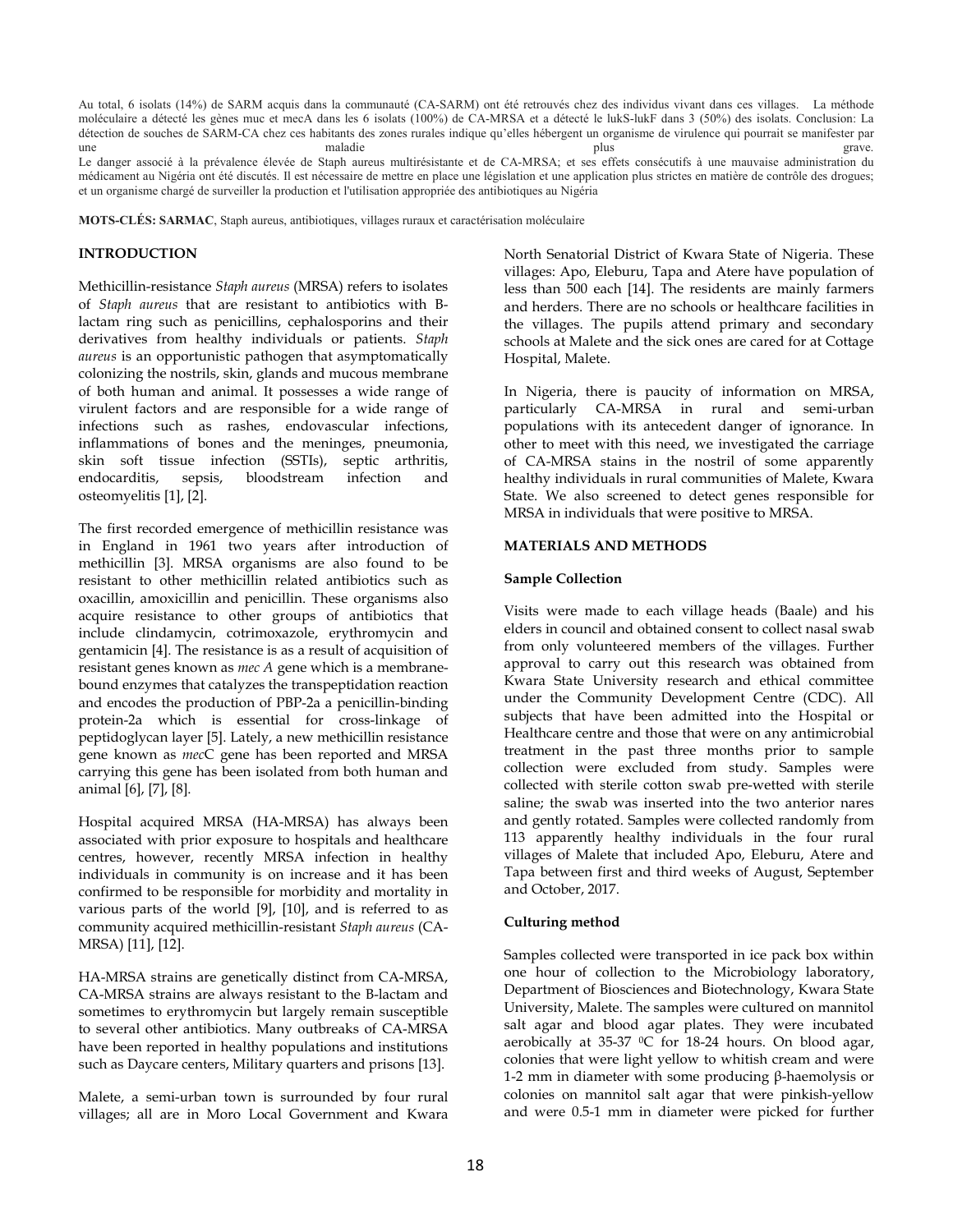tests. Further tests carried out to confirm that the isolates were *Staph aureus* are Gram staining, catalase, coagulase and DNAse tests as previously described [15], [16].

## **Antimicrobial Susceptibility Test**

Antimicrobial susceptibility profile of each isolated *Staph aureus* was determined using standard disc diffusion method on Mueller-Hinton agar (Mast Diagnostics, Mast Group Ltd, Merseyside, UK) incubated aerobically at 37 °C for 18-24 hours using the following antibiotics discs; Cefuroxime (CXM<sub>30</sub>), Cefotaxime (CF<sub>30</sub>), Cloxacillin (CX<sub>5</sub>), Augmentin  $(AU_{30})$ , Ceftriaxone  $(CRO_{30})$ , Tetracycline (TE<sub>30</sub>), Erythromycin (E<sub>15</sub>), Gentamicin (GEN<sub>10</sub>) and Ofloxacin (OF5). Zones of inhibition were measured in millimeters and interpreted following criteria of the Clinical and Laboratory Standard Institute [17].

## **Detection of Methicillin Resistance**

Resistance to methicillin was determined using disc diffusion susceptibility method as described by guideline of the [18]. This was performed with Cefoxitin<sub>30µg</sub> antibiotics disc (Oxoid, UK) on Mueller-Hinton agar plate (Mast Diagnostics, Mast Group Ltd, Merseyside, UK); where there are no zone of inhibition or zone radius measures 2 mm or less, isolates were regarded as resistant [18]

## **Molecular Screening and Characterization**

The genomes of the isolates were extracted using QIAamp DNA Mini Kit according to manufacturer's instructions. Methicillin resistant *Staph aureus* isolated that were phenotypically identified were subjected to molecular screening for the presence of *muc* gene [19] *mecA* gene, Panton valentine leucocidin (PVL) gene and *lukS-lukF*  genes [19] using the appropriate primers as listed in Table 1. The PCR condition were initiated for denaturation at 95 <sup>o</sup>C for 2 minutes followed by 30 cycles of amplification with 94 °C for 30 minutes, annealing at 50 °C for 30 seconds, extension at 72 °C for 30 seconds and final extension at 72  $\rm{C}$  for 4 minutes. The PCR products (10  $\mu$ g each for *muc, mec* and *PVL* genes) were analyzed in 1.5% agarose gel. Electrophoresis was performed in TBE buffer at 180 volts for 1 hour, and gel was subsequently stained with ethidium bromide (10 mg/ml) (Sigma, UK). DNA bands were visualized using UV-illuminator and photographed.

# **RESULTS**

## **Distribution of** *Staph aureus* **among villages**

*Staph aureus* was recovered from the volunteered individuals from four rural villages studied. The total numbers of apparently healthy individuals carrying *Staph aureus* in their nostrils were 42 (37.2%) n=113; however the numbers recovered varied from one village (Table 2) to the other.

## **TABLE 1: SEQUENCE OF PCR PRIMER SET FOR IDENTIFICATION OF** *STAPHYLOCOCCUS AUREUS***, METHICILLIN RESISTANT GENES AND PVL GENE**

| Target genes           | primer set            | Primer sequence $(5' \rightarrow 3')$                                     | Amplicon<br>Size (bp) |
|------------------------|-----------------------|---------------------------------------------------------------------------|-----------------------|
| Staphylococcus aureus  | Nuc                   | F-TCAGCAAATGCATCACAAACAG<br>R-CGTAAATGCACTTGCTTCAAG                       | 200bp                 |
| Methicillin resistance | Mec A                 | <b>F-AAAATCGATGGTAAAGGTTGGC</b><br>R-AGTTCTGCAGTACCGGATTTGC               | 500                   |
| Panton<br>leucocidin   | valentine (lukS-lukF) | <b>F-ATCATTAGGTAAAATGTCTGGACATGATCCA</b><br>R-GCATCAAGTGTATTGGATAGCAAAAGC | 433                   |

#### **TABLE 2:** *STAPH AUREUS* **DISTRIBUTION IN VILLAGES**

| <b>Villages</b> |               | <b>Total Sample Collected</b> | Staph aureus isolated |                   |
|-----------------|---------------|-------------------------------|-----------------------|-------------------|
|                 | <b>Number</b> | Percentage $(\%)$             | Number                | Percentage $(\%)$ |
| Apo             | 38            | 34.0                          | 13                    | 34.2              |
| Eleburu         | 27            | 24.0                          |                       | 33.3              |
| Tapa            | 23            | 20.0                          | 12                    | 52.2              |
| Atere           | 25            | 22.0                          | 8                     | 32.0              |
| Total           | 113           | 100                           | 42                    | 37.2              |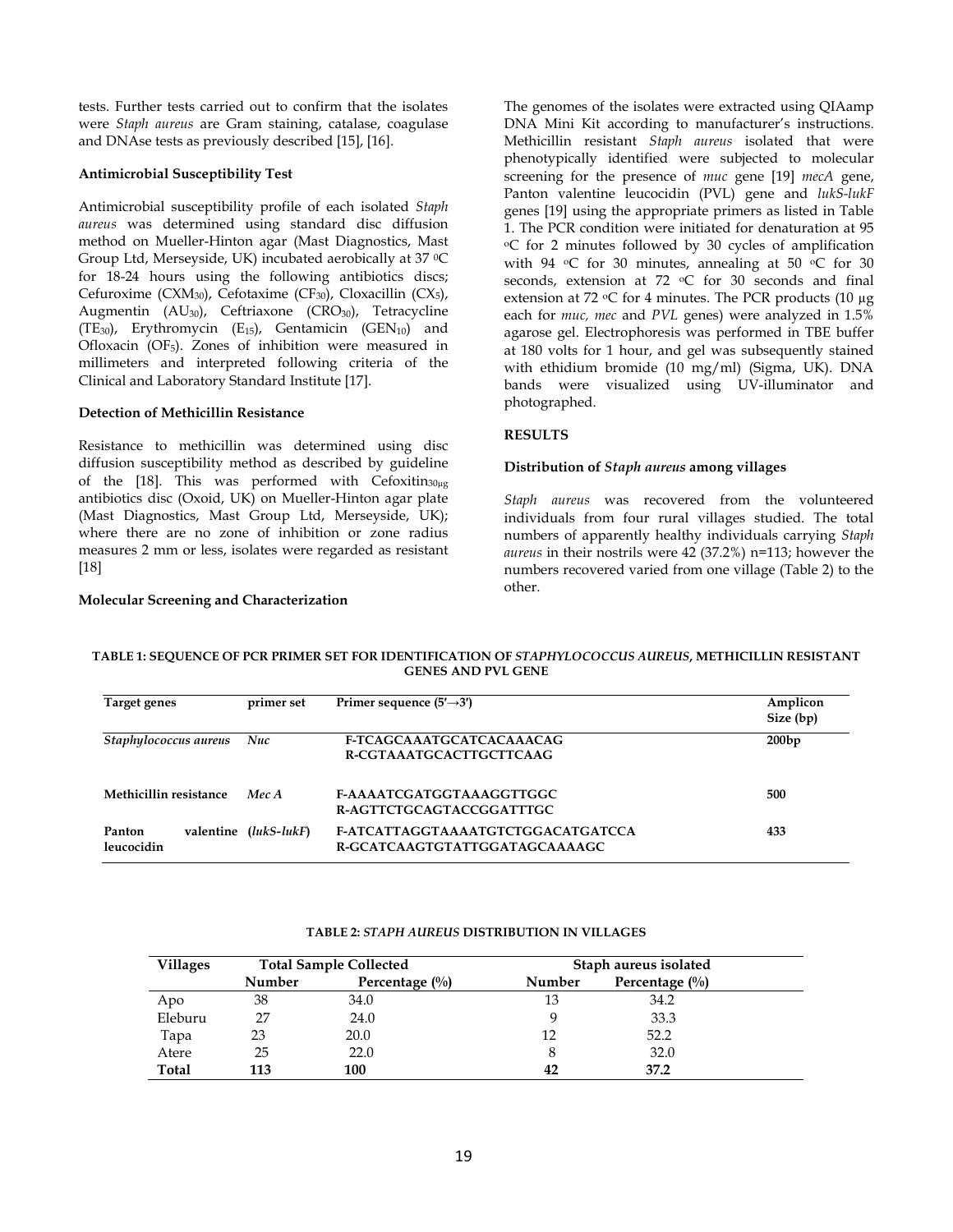## **Resistance Profile of CA-MRSA isolates to antibiotics**

The percentage distribution of CA-MRSA showed that 42 (100 %) were resistance to cefuroxime, cefotaxime, cloxacillin and augmentin, while 34 (80.9 %) were resistant to ceftriaxone, 35 (87.5 %) are resistant to tetracycline, 29 (69.1 %) were resistant to erythromycin, 8 (19.1 %) were resistant to gentamicin and 10 (23.8 %) were resistant to ofloxacin.

**Molecular analysis of the isolated MRSA** 

Molecular analysis on the 6 isolates that were methicillin resistant *Staph aureus* showed that *muc and mec A* genes were detected in all the 6 isolates (Plates 1; 2). While only 3 of the six Methicillin resistant isolates had *lukS-lukF* (Plate 3) and only 3 of the six methicillin resistant *Staph aureus* isolates had PVL gene detected (Plates 3).



**PLATE 1: PCR PRODUCTS AFTER GEL ELECTROPHORESIS SHOWING AMPLICONS DETECTION OF THE** *MUC* **GENES OF** *S. AUREUS* **ISOLATES.** 



**PLATE 2: PCR PRODUCTS AFTER GEL ELECTROPHORESIS SHOWING AMPLICONS FOR** *MEC A* **(535BP). DNA MOLECULAR WEIGHT MARKER (M) (535BP)**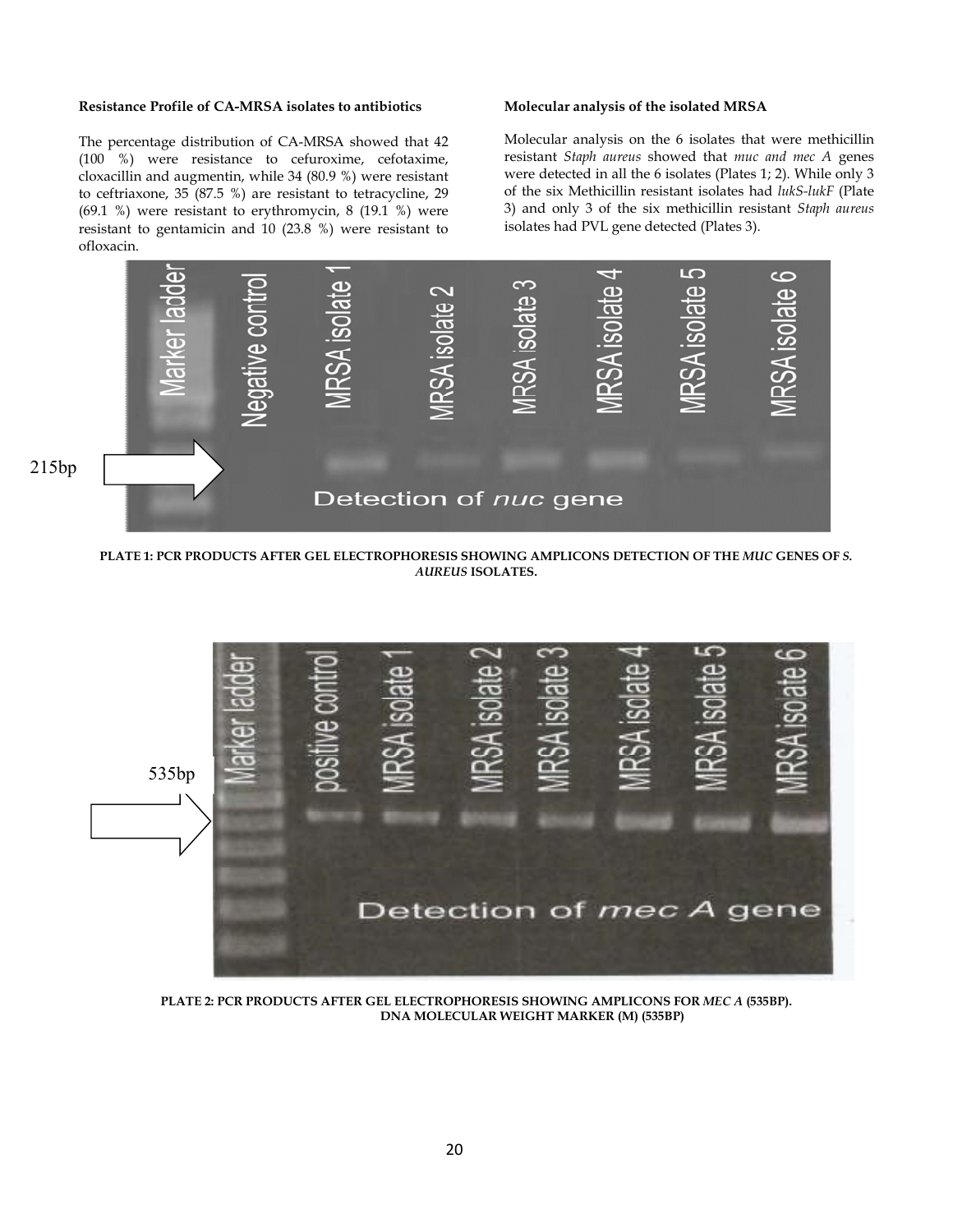

#### **PLATE 3: PCR PRODUCTS AFTER GEL ELECTROPHORESIS SHOWING AMPLICON FOR** *PVL* **GENE DETECTED IN ONLY THREE OUT OF SIX CA-MRSA ISOLATED FROM MALETE COMMUNITIES. DNA MOLECULAR WEIGHT MARKER (M) (435BP)**

### **DISCUSSION**

Community acquired methicillin-resistant *Staphylococcus aureus* (CA-MRSA) has emerged as an important human pathogen in various parts of the world. This pathogen has varied distribution in both urban and rural community settings. In this study, we reported a prevalence of 37.2 % of *Staph aureus* in nostrils of apparently healthy individuals in rural communities of Malete. This prevalence is lower than a prevalence of 56.3 % reported by Chibuike and colleagues [20] in rural communities of Ururu among healthy individuals. Also a lower prevalence of 36.5 and 13.9% were reported by Egwuata *et al.* [21] in health workers in Lagos and Okwu *et al.* [22] among healthy individuals in Okada, Edo State Nigeria respectively. Various authors have recommended eradication of nasal carriage of *Staph aureus* to reduce transmission to others with the use of systemic antimicrobials, normal bacterial flora augmentation, antiseptic washes and topical antimicrobials [23], [24].

Antimicrobial resistance is one of the major threat posed by microorganisms to infection management in this twenty first century and *Staph aureus* has always been one of the major pathogen that possess ability to develop resistance to newly developed antimicrobial agents [25]. In this study, *Staph aureus* isolated were resistant to commonly available and recommended antibiotics such as cefuroxime, cefotaxime, cloxacillin and augmentin, but susceptible to ceftriaxone, tetracycline, erythromycin, gentamicin and ofloxacin in varying degrees. Susceptibility of erythromycin ranges from 5 to 64% in different geographic areas [26], while the susceptibility in this study is 30.9 %. There are many factors that may be adduced to the high resistance of this organism to antibiotics in these rural communities. Such factors included self-medication,

availability and use of antibiotics without Doctor's prescription, irrational consumption rate of antibiotics, noncompliance to prescription and sales of fake or substandard drugs and transmission of resistant strains between individuals within the community.

Methicillin resistance is mediated among *Staph aureus* by the penicillin-binding protein (PBP)- 2a encoded by mecA gene. It was reported that all β-lactam antibiotics have poor affinity when PBP is altered, and such microbe would not be killed when exposed to therapeutic concentration. The mecA gene is found to be located on a mobile genetic element of staphylococcal chromosome cassette (SCCmec) [27]. In this study, the prevalence of methicillin resistance *Staph aureus* was 14.3 %. This is prevalence is lower when compared with what other researchers reported among apparently healthy individuals. Prevalence of 22.0, 47.6 and 60.6 % were reported by Akerele *et al*. [28] in Ekosundun, Benin City; Adelowo *et al*. [29] in Maiduguri and Chibuike et al. [21] in Uturu rural community respectively.

The major objective of screening for *mecA* gene is to compare results of antibiotic susceptibility by disc diffusion method with gene analysis results in *Staph aureus* isolates. The phenotypic expression of antibiotic resistant genes has been reported to be affected by different conditions such as the incubation temperature and time, medium inoculated, inoculum size, test agents, pH, and ionic strength of NaCl [30]. The *mecA* gene may be heterogeneously expressed and, therefore, all MRSA strains may not be detectable with phenotypical methods and the test require at least 24 h for evaluation of the results. However, the detection of *mecA*  gene by PCR techniques is considered the gold standard method. All the six isolates that were cefoxitin resistant were also positive for this gene detection method;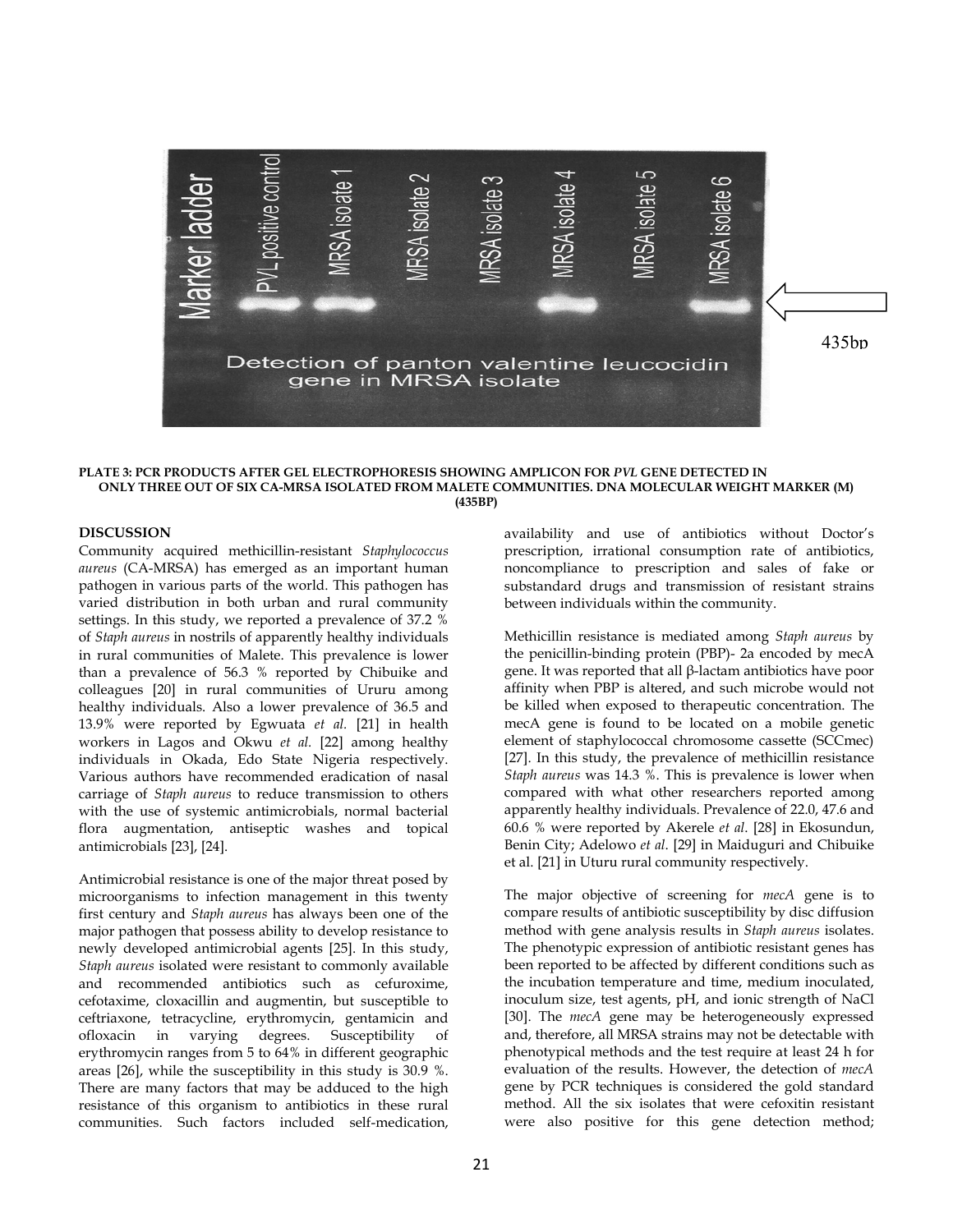confirming that they are all methicillin-resistant *Staph aureus* 

The present study showed strong correlation between genotypic and phenotypic analysis, the results were consistent with previous studies which showed a perfect and strong correlation between the results obtained by the phenotypic antibiotic resistance determination and PCRbased assays [31], [32]. The critical parameters for success of a PCR-based assay for the detection of multidrug resistant bacteria like MRSA are the reliability, accuracy, fast and sensitivity and results were obtained within hours [33]. However the cefoxitin disc has been shown to have specificity 97-100 % to detected *mec A* gene [34].

Previous reports on MRSA in North-central, Nigeria were based phenotypic method, to our best knowledge this is the first report based on the detection of *mecA* gene in CA-MRSA among healthy individuals in rural communities of North-central, Nigeria. However, *mecA* gene has been discovered from other different part of Nigeria such reports included, a study in Benin city, Nigeria, 4 isolates representing 11 % were confirmed to carry *mecA* gene using molecular technique [35], Esan *et al.* [36] confirmed only one MRSA isolate from health care institutions from Ekiti and Ondo states and Shittu *et al.* [37], detected two MRSA isolates with *mecA* gene were detected in Ile-Ife, one from Lagos and two from Ibadan (all in South-western Nigeria)

In the North-eastern Nigeria, five MRSA isolates with *mec A*  gene were detected in Maiduguri by Okon *et al*. [38] reported the detection of 12.5 % MRSA from clinical specimens from six tertiary hospitals.

PCR result for the detection PVL (*lukS-lukF*) gene in this research showed that out of 6 MRSA isolates screened only 3 of them were PVL positive, representing a percentage of 50 % (n=6). This finding was higher compared to the report of Sani *et al*. [39] who detected PVL gene prevalence of 3.25 and 8.13 % amongst MRSA from hospitalized and non-

# **REFERENCES**

- **1. Aklilu E, Zunita Z, Hassan L, Chen HC. Phenotypic and genotypic characterization of methicillin-resistant Staphylococcus aureus (MRSA) isolated from dogs and cats at University Veterinary Hospital, Universiti Putra Malaysia. Tropical Biomedical 2010; 27(3): 483-492.**
- **2. Kolawole, DO, Adeniran, A, Frieder Schaumburg, A L. Akinyoola, OO, Lawal, YB. Amusa, Robin K and Karsten B (2013) Characterization of Colonizing Staphylococcus aureus Isolated from Surgical Wards' Patients in a Nigerian University Hospital Public Library of Science 2013; (PLOS ONE) 8(7): e68721. doi:10.1371/journal.pone.0068721.**
- **3. Sakoulas G, Moellering RC, Jr., Increasing antibiotic resistance among methicillin-resistant Staphylococcus aureus strains. J. Clin and Infect Dis 2008; 46(5):360- 367.**

hospitalized patients in Benin. However, this difference may be due to the size of our samples. Another report by Breurec *et al.* [40] detected a 57 % *lukS-lukF* genes encoding Panton– Valentine Leukocidin (PVL) prevalent in MRSA isolates from Cameroon, Niger, and Senegal (West and Central Africa).

It appears that misuse and overuse of these antibiotics could have contributed to increase in antibiotics resistance in these rural communities as it has been observed in other part of the world. Therefore, to prevent resistance and treatment failures, we advocate proper monitoring of antibiotics usage and collection of data on antibiotic susceptibility testing pattern, public enlightenment on the effectiveness of various antibiotics and the enactment of drug policies in Nigeria; are urgently needed to move in line with the global trends.

Multidrug resistant organisms are defined as organisms that have acquired non-susceptibility to at least one agent in three or more classes of antimicrobial [41], [42], [43], [44]. By this definition, all the six CA-MRSA isolated in this community are multidrug resistant *Staph aureus*.

**Conclusion:** The detection of methicillin-resistant *Staph aureus* carriage among individuals in these remote rural communities of Malete indicated the extensive distribution of this organism and also indicated that the abuse of drug is on high side in Nigeria. Unlicensed patent medicine dealer and drug hawkers may be the main source of drugs distribution to these villages.

**Acknowledgment:** We acknowledged the cooperation of members of Apo, Eleburu, Atere and Tapa communities, Director of Community Development Centre (CDC), Kwara State University, Malete and technical staff of Microbiology laboratory for their support.

- **4. Chambers HF. The changing epidemiology of Staphylococcus aureus. Emerg Infect Dis 2001; 7:178- 182.**
- **5. Cuny C, Lothar H, Wieler W and Wolfgang W. Livestock Associated MRSA: The Impact on Humans. Antibiotics 2015; 4, 521-543; doi:10.3390/ antibiotics 4040521**
- **6. Harrison EM, Paterson GK, Holden MTG, Morgan FJE, Larsen AR, Petersen A, Leroy S, De Vliegher S, Perreten V, Fox LK, Lam TJGM, Sampimon OC, Zadoks RS, Peacock SJ, Parkhill J, Holmes MA. A Staphylococcus xylosus Isolate with a New mecC Allotype. Antimicrobial Agents Chemotherapy 2013; 57(3): 1524-1528. http://dx.doi. org/10.1128/AAC.01882- 12.**
- **7. Perrero MC, Valverde A, Fernández-Llario P, Díez-Guerrier A, Mateos A, Lavín S, Canton R, Fernandez Garayzabel J, Domenguez L. Staphylococcus aureus carrying mecC gene in animals and urban wastewater,**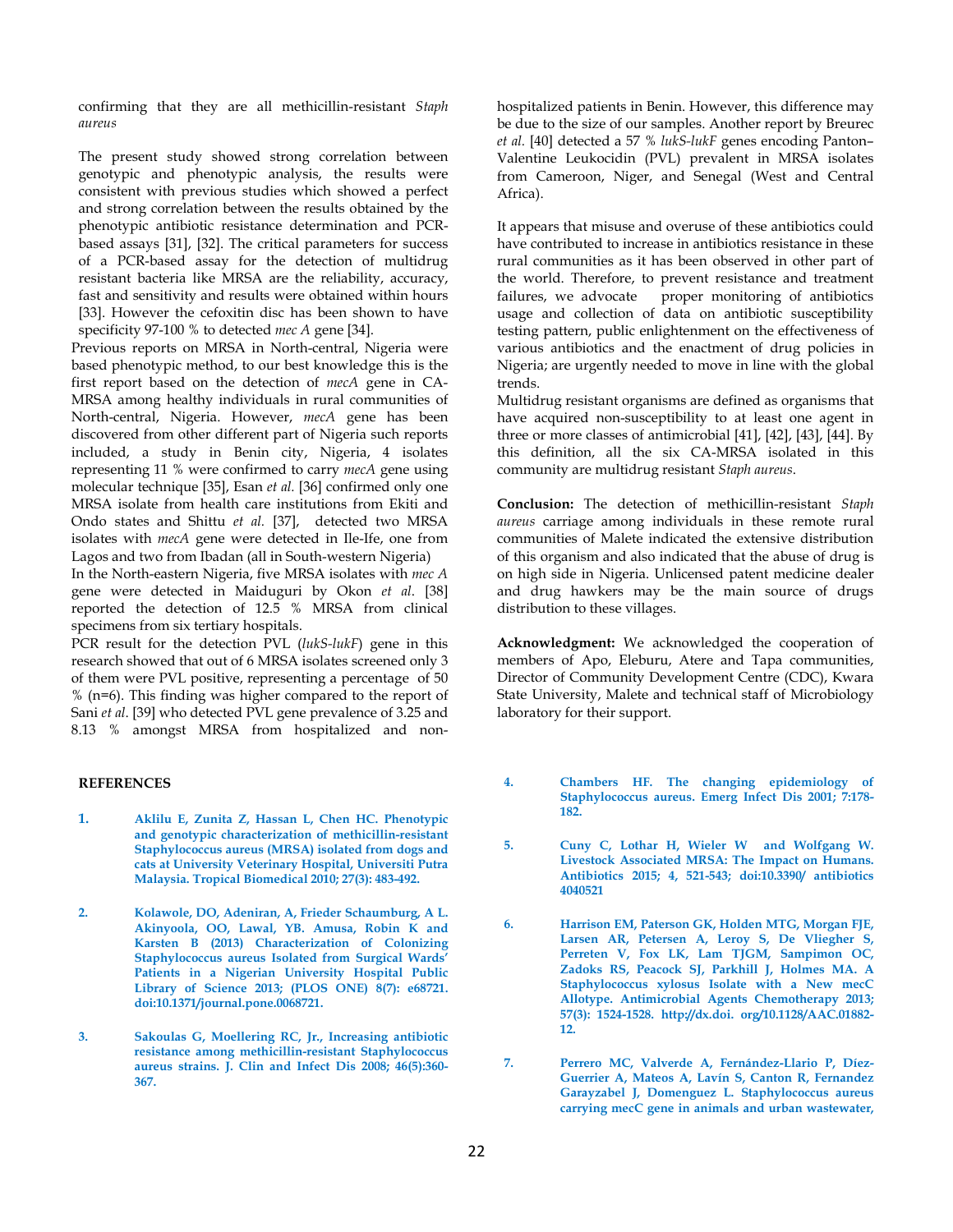**Spain. Emerging Infectious Disease 2014; 20(5): 899- 901. http://dx.doi.org/10. 3201 / eid2005.130426** 

- **8. Paterson GK, Morgan FJE, Harrison EM, Peacock SJ, Parkhill J, Zadoks RN, Holmes MA. Prevalence and properties of mecC methicillinresistant Staphylococcus aureus (MRSA) in bovine bulk tank milk in Great Britain. Journal of Antimicrob. Chemotherapy 2014; 69(3): 598-602. http://dx.doi. org/10. 1093/jac/dkt417 PMid:24155057 PMCid:PMC3922150**
- **9. Davis SL, Perri MB, Donabedian SM, Manierski C, Singh A, et al. Epidemiology and outcomes of community-associated methicillin-resistant Staphylococcus aureus infection. Journal of Clinical Microbiology 2007; 45: 1705–1711.**
- **10. Persoons D, Van Hoorebeke S, Hermans K, Butaye P, De Kruif A, Haesebrouck F, et al. Methicillin-resistant Staphylococcus aureus in poultry. Emerg Infect Dis. 2013; 15(3):452-3.**
- **11. CDC. Community-associated MRSA (CA-MRSA) information for clinicians. February, 2005 http://www.cdc.gov/ncidod/hip/ARESIST/ca\_mrsa\_clin ician.htm.**
- **12. Tenover, FC. and Goering, RV. Methicillin-resistant staphylococcus aureus strain USA 300: origin and epidemiology. Journal of Antimicrobial Chemotherapy 2009; 64(3):441-446.**
- **13. Centre for Disease Control and Prevention. Four pediatric deaths from community-acquired**  methicillin-resistant Staphylococcus aureus **Minnesota and North Dakota 1997-1999. MMWWR Morb Mortal Wkly 1999; Rep 48(32): 707-710.**
- **14. National Population Commission: (NPC, 2006) Nigerian Population Census, 2006**
- **15. Barrow G.I. and Feltham RKA. In: Cowan and Steel's Manual for the Identification of Medical Bacteria. 3rd Ed., Cambridge University Press, Cambridge, UK. 1993, Pages: 331.**
- **16. Greenwood D., Slack R., Peutherer J., Barer M. Medical Microbiology. Churchhill Livingstone publisher 2007; 17th Edition. Pp 172-177**
- **17. CLSI. Performance Standards for Antimicrobial Disc Susceptibility Tests; Approved Standard—Eleventh Edition. CLSI document M02-A11 2012, Wayne, PA,USA.**
- **18. Milheirico C, Oliveira DC. and de Lencastre, H. Multiplex PCR Strategy for Subtyping the Staphylococcal Cassette Chromosome mec Type IV in Methicillin-Resistant Staphylococcus aureus: SCCmec IV Multiplex. Journal of Antimicrobial Chemotherapy 2007; 60:42–48.**
- **19. Lina G., Piemont, Y, Godial-Garmot F., Bes M., Peter MO., Gauduchon V., Vandenesch F. and Ettiene J. Involvement of Panton-Valentine Leukocidin Producing Staphylococcus aureus in Primary Skin**

**Infections and Pneumonia. Clini infect Dis, 1999; 29(5):1128-1132** 

- **20. Chibuike I, Reginald AO, Solomon U. C., Ifeanyi AO, Conrad Jacobs, C. J. Nduka, N J 1 and Kelechi UO. Prevalence and Antibiotic Susceptibility Patterns of Methicillin-Resistant Staphylococcus aureus (MRSA) Isolated from Healthy Inhabitants of Uturu Rural Communities, Abia State, Nigeria Journal of Natural Sciences Research 2013; Vol.3, No.10,**
- **21. Egwuala CC, Egwuatu TO, Iwuafor AA, Akujobi CN. Nnachi AU, Aghanya IN, Ogunsola FT and Oduyebo OO. Time-Kill Effect of Crude Extracts of Garcinia kola Seeds on Methicillin-Resistant Staphylococcus aureus from the Anterior Nares of Healthcare Workers at a Tertiary Hospital in Nigeria Journal of Advances in Medical and Pharmaceutical Sciences 2016; 8(3): 1- 11, Article no.JAMPS.27005 ISSN: 2394-1111**
- **22. Okwu M. Uchechukwu OM and Onyinye PO. Prevalence and antimicrobial susceptibility profiles of community-acquired methicillin-resistant Staphylococcus aureus (CA-MRSA) isolates among healthy individuals in Okada, South-South, Nigeria.US Open Pharmaceutical, Biological & Chemical Sciences Journal 2014; Vol. 1, No. 1, March, pp. 1 - 9 Available online at http://arepub.com/Journals.php**
- **23. Klutymans J, van Belkum A, Verbrugh H. Carriage of Staph aureus: Epidemiology, Underlying Mechanisms, and Associated Risk. Clinical Microbiol. Rev. 1997;10: 505-520**
- **24. Laupland KB, Conly JM. Treatment of S aureus Colonization and Prophylaxis for Infection with Topical Intranasal Mupirocin: An Evidence-based Review. Clini Infect Dis 2003; 37(7): 933-938**
- **25. Joo EJ, Chung DR, Kim SH, Back JY, Lee NY, Cho SY, Ha YE, Kang CI, Peak KR, Song JH. Emergence of Community-Genotype-Methicillin-Resistance Staph aureus on Korean Hospital: Clinical Characteristics of Nosocomial Infections by Community-Genotype Stain. Infect. Chemotherapeutic 2017; 49: 109-116.**
- **26. Kuehnert MJ, Hill H, Mc Quillan G, et al. Prevalence of Staphylococcus aureus colonization in the United States—2001-2002. Proceedings of the IDSA 2004 Annual Meeting, abstract 2004; 487.**
- **27. Ito T, Kuwahara K, Hiramatsu K. Staphylococcal Cassette Chromosome mec (SCCmec) Analysis of MRSA. Methods Mol. Biol. 2007; 391: 87-102**
- **28. Akerele JO, Obasuyi O and Omede D. Prevalence of Methicillin-Resistant Staphylococcus aureus among Healthy Residents of Ekosodin Community in Benin-City, Nigeria Tropical Journal of Pharmaceutical Research 2015; 14 (8): 1495-1499 ISSN: 1596-5996 1596- 9827**
- **29. Adelowo KA, Okon K O, Denue BA, Ladan J, Tahir F, Uba A. Methicillin-Resistant Staphylococcus Aureus (MRSA) Colonisation level among Patients seen at a**